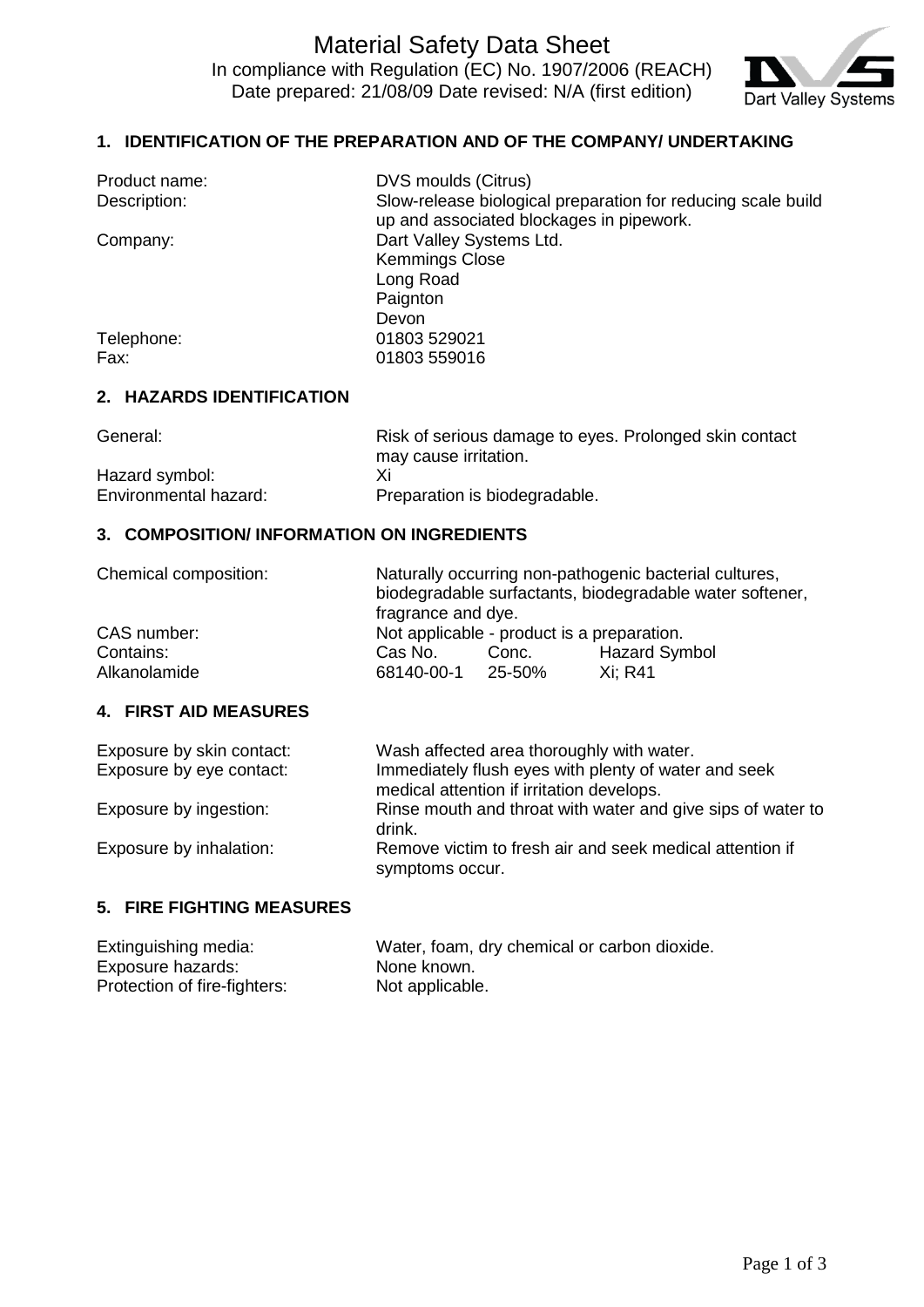

# **6. ACCIDENTAL RELEASE MEASURES**

| Personal precautions:      | Wear appropriate PPE. Refer to section 8.                                                                                                                                                                 |
|----------------------------|-----------------------------------------------------------------------------------------------------------------------------------------------------------------------------------------------------------|
| Environmental precautions: | Avoid excessive release to drains.                                                                                                                                                                        |
| Clean-up procedures:       | Transfer the material to waste containers labeled in the<br>same way as the original containers. Small releases should<br>not pose any hazard to the local environment. Wash<br>spillage site with water. |

#### **7. HANDLING AND STORAGE**

| Handling requirements: | The material should be handled under good housekeeping<br>practices. |
|------------------------|----------------------------------------------------------------------|
| Storage conditions:    | Store in a cool and dry place. Avoid freezing temperatures           |
|                        | and temperatures above 45°C to preserve biological                   |
|                        | stability.                                                           |
| Packaging materials:   | Packaging can be recycled.                                           |

#### **8. EXPOSURE CONTROLS**

| Engineering measures:   | None.                                                                                                                                      |
|-------------------------|--------------------------------------------------------------------------------------------------------------------------------------------|
| Respiratory protection: | No special ventilation is necessary.                                                                                                       |
| Skin protection:        | Avoid skin contact, in the case of direct handling of the<br>material, the use of gloves will reduce exposure to the<br>preparation.       |
| Eye protection:         | Care should be taken to avoid eye contact. In the case of<br>direct handling of the material, the use of safety glasses is<br>recommended. |

### **9. PHYSICAL AND CHEMICAL PROPERTIES**

| Appearance:                      | Orange solid block. |
|----------------------------------|---------------------|
| Odour:                           | Orange.             |
| $pH$ (5% w/w solution in water): | $4.5 - 5.0.$        |
| Solubility:                      | Slow dissolving     |

# **10. STABILITY AND REACTIVITY**

| Stability:           | Product is stable under normal conditions of use.             |
|----------------------|---------------------------------------------------------------|
| Conditions to avoid: | Excessive temperature variations, below 0°C or above<br>45°C. |
| Materials to avoid:  | Strong acids or alkali and strong oxidizing agents.           |

#### **11. TOXICOLOGICAL**

| Acute toxic effects: | Not determined.                                              |
|----------------------|--------------------------------------------------------------|
| Local effects:       |                                                              |
| Skin irritation:     | There may be some irritation at the site of contact.         |
| Eye irritation:      | In the event of contact there may be irritation and redness. |

The bacteria in the product are all naturally occurring and are known to be non-pathogenic to humans, animals or plants.